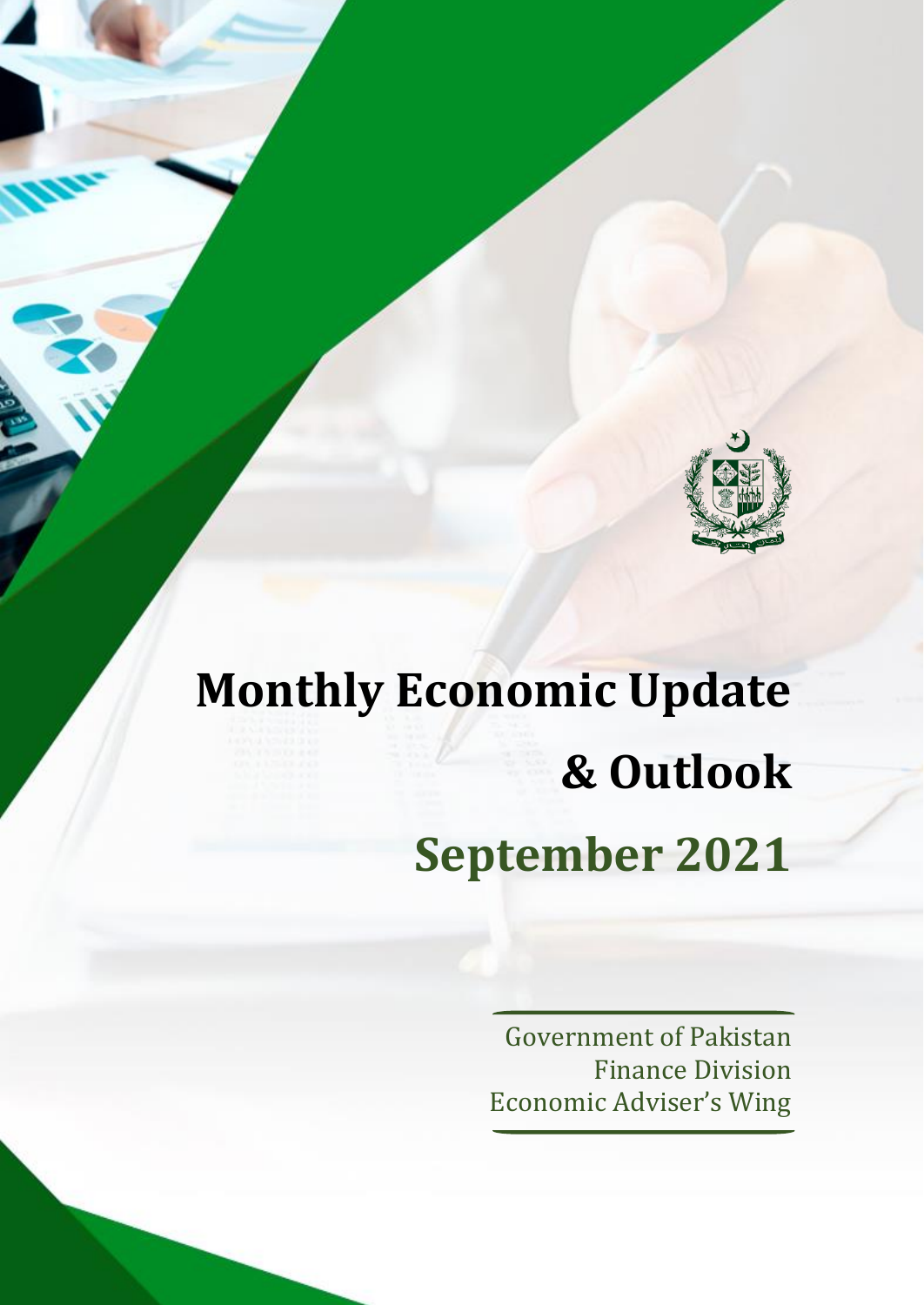

# **Contents**

| 9  |
|----|
| 12 |
| 13 |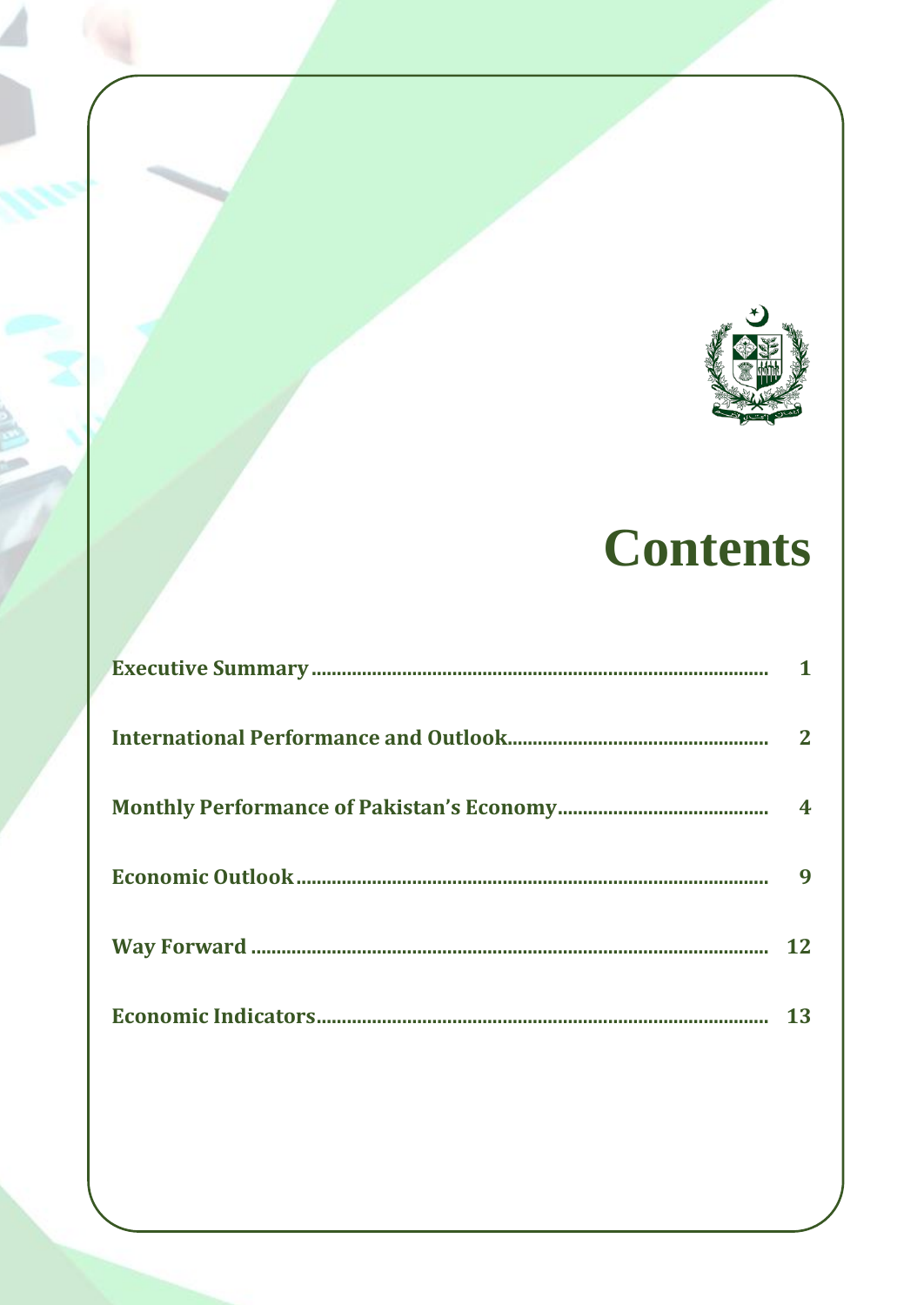# **Executive Summary**

- The global economy expanded for a 14th straight month in August, however, the rate of expansion has remained slow might be due to the spread of Delta variant in some countries. After rising in 9 of the previous 10 months, energy prices decreased by 2.1 percent in August, 2021, non-energy prices fell by 1 percent while the prices of agriculture commodities & fertilizers increased by 0.6 and 3.0 percent, respectively.
- **Real Sector:** According to Cotton Crop Assessment Committee, the overall cotton production will reach to 8.5 million bales during FY2022 showing an increase of 20 percent compared to 7.1 million bales last year. In July 2021, LSM witnessed an increase of 2.3 percent against 8.1 percent in July 2020. LSM performance remained sluggish temporarily due to closure of industrial activities during holidays in Eid-ul-Adha and monsoon rain which spread over 15 days. However, the latest upward trend of other high frequency variables such as car production and sales, oil sales, cement dispatches etc. will boost the LSM in coming months. The Consumer Price Index (CPI) is recorded at 8.4 percent during Jul-Aug FY2022 as compared to 8.7 percent last year.
- **Fiscal, Monetary & External:** The fiscal deficit in terms of GDP contained at 0.4 percent (Rs 237.8 billion) in July FY2022 against 0.5 percent (Rs 211.6 billion) in the last year. In July FY2022, expenditures under PSDP grew by 72 percent to Rs 25.3 billion against Rs 14.7 billion in the same period of last year. During the period 1st July-03rd September FY2022, Broad Money (M2) observed contraction of Rs 318.5 billion as compared to contraction of Rs 181.3 billion during same period last year. The Current Account posted a deficit of \$ 2.3 billion (4.1 percent of GDP) for Jul-Aug FY2022 as against a surplus of \$ 838 million (1.8 percent of GDP) last year. Current account deficit widened due to constantly growing import volume of energy and nonenergy commodities like COVID-19 vaccines, food, and metals along with a rising trend in its global prices. Exports on fob grew by 35.4 percent during Jul-Aug FY2022 and reached to \$ 4.6 billion (\$ 3.4 billion last year).
- **Economic Outlook:** The revival of economic activities all over the world has increased the prices of commodities unprecedentedly, thus, putting inflationary pressure globally. The revival of economic activities domestically has increased imports mainly due to an increase in raw materials for consumer and capital goods.
	- $\circ$  In September, MoM inflationary impulses may come from  $2<sup>nd</sup>$  round effects of previous increase in international commodity prices and currency depreciation. Inflation rate in September 2021 is expected between 7.5 to 8.4 percent.
	- o Since March 2021, the MEI is on a higher level as compared to the previous months. This is based on favorable movements in macro-economic high frequency indicators which exert strong multiplier effects on services sector, along with recovery in Pakistan's main trading partners. Therefore, the MEI is expected to remain significant with continuation of dynamism in domestic value-added creation.
	- o Exports of goods and services for next month will remain above \$ 3 billion on account of prudent pro-exports government measures. Remittances are likely to keep its momentum, consequently current account deficit will be in manageable range.
	- o Tax collection has surpassed the target by Rs 94 billion in August 2021 as a result of robust FBR measures and strong domestic economic recovery, setting the strong base for higher tax collection.

Pakistan's economy is currently on a higher growth path. For long term sustainable economic growth, the expansion of domestic production stands vital, which is being managed by appropriate structural reforms introduced by the Government.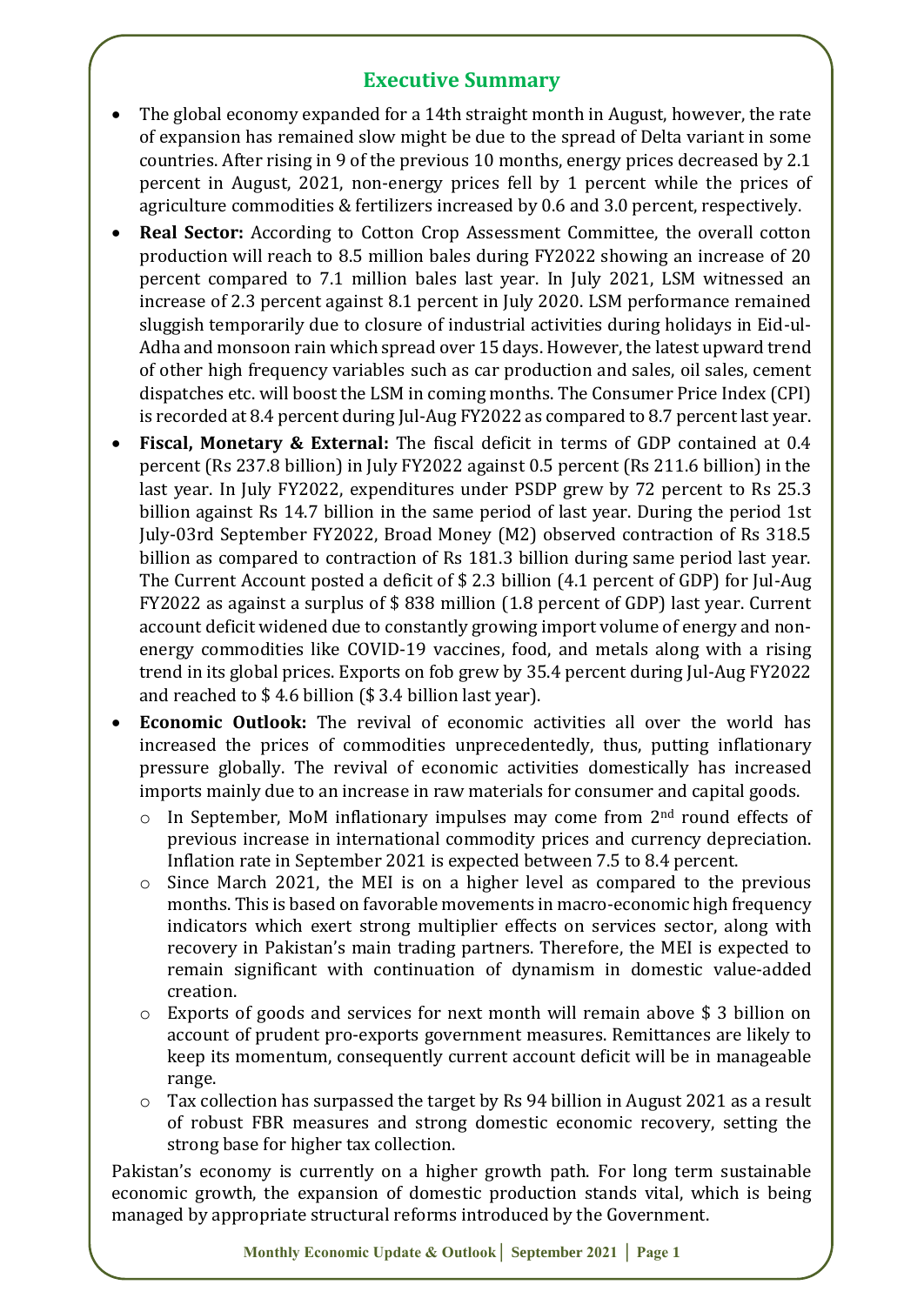# **1. International Performance and outlook**

The global economic recovery is still uncertain due to the spread of delta variant in many countries. The subsequent supply bottlenecks are stifling growth across advanced economies and emerging markets, thus dragging global growth below outlook's baseline. Currently, the delta variant is causing an increase in COVID-19 cases and hospitalizations in the United States. This had a dampening effect on job growth, which significantly slowed down in August. Some high frequency indicators issued mixed signals. Indicators on mobility and consumer spending remained fairly stable, whereas others, including restaurant reservations and consumer confidence signaled a modest pullback by consumers.

The Weekly Economic Index (WEI) of the Federal Reserve Bank of New York is an index of ten daily and weekly indicators of real economic activity, scaled to align with the fourquarter GDP growth rate (Fig-1). Since end March 2021, index is moving upward reflecting expansion of the US economy. The increase in the latest WEI is due to an increase in consumer confidence. However, the composite output PMI of US has shown a steep slowdown, which reflects lower growth in weekly WEI during August, 2021. As the WEI measures changes over a 52-week period, the large positive reading also reflects the sharp deterioration in economic conditions during the same time last year.



Differences in vaccine access and availability of revenues for the provision of fiscal incentives are creating [a growing divergence](https://blogs.imf.org/2021/07/27/drawing-further-apart-widening-gaps-in-the-global-recovery/) among advanced, emerging and developing economies. Faced with high deficits and historic levels of debt, countries with limited access to financing are walking a fiscal tightrope between providing adequate support and preserving financial stability. Without resolute measures to address this growing divide, COVID-19 will continue to claim lives and limiting jobs, deteriorating investment, productivity, and further increasing the vulnerabilities of weak economies.

Inflation is expected to return to its pre-pandemic level in most countries in 2022 once these disturbances and vulnerabilities die out. Central banks should generally look through transitory inflation pressures and avoid tightening until there is more clarity on underlying price dynamics. Clear communication from central banks on the outlook for monetary policy will be key to shaping inflation expectations and safeguarding against premature tightening of financial conditions. There is, however, a risk that transitory pressures could become more persistent and central banks may need to take preemptive action.

The Composite leading Indicator (CLI) index is compiled by the OECD, available up to August 2021 (Fig-2), which maintained its upward trajectory. The CLI position of major trading partners of Pakistan has improved continuously and the index crossed 100 since April, 2021 reflecting continuation of economic activities in these economies.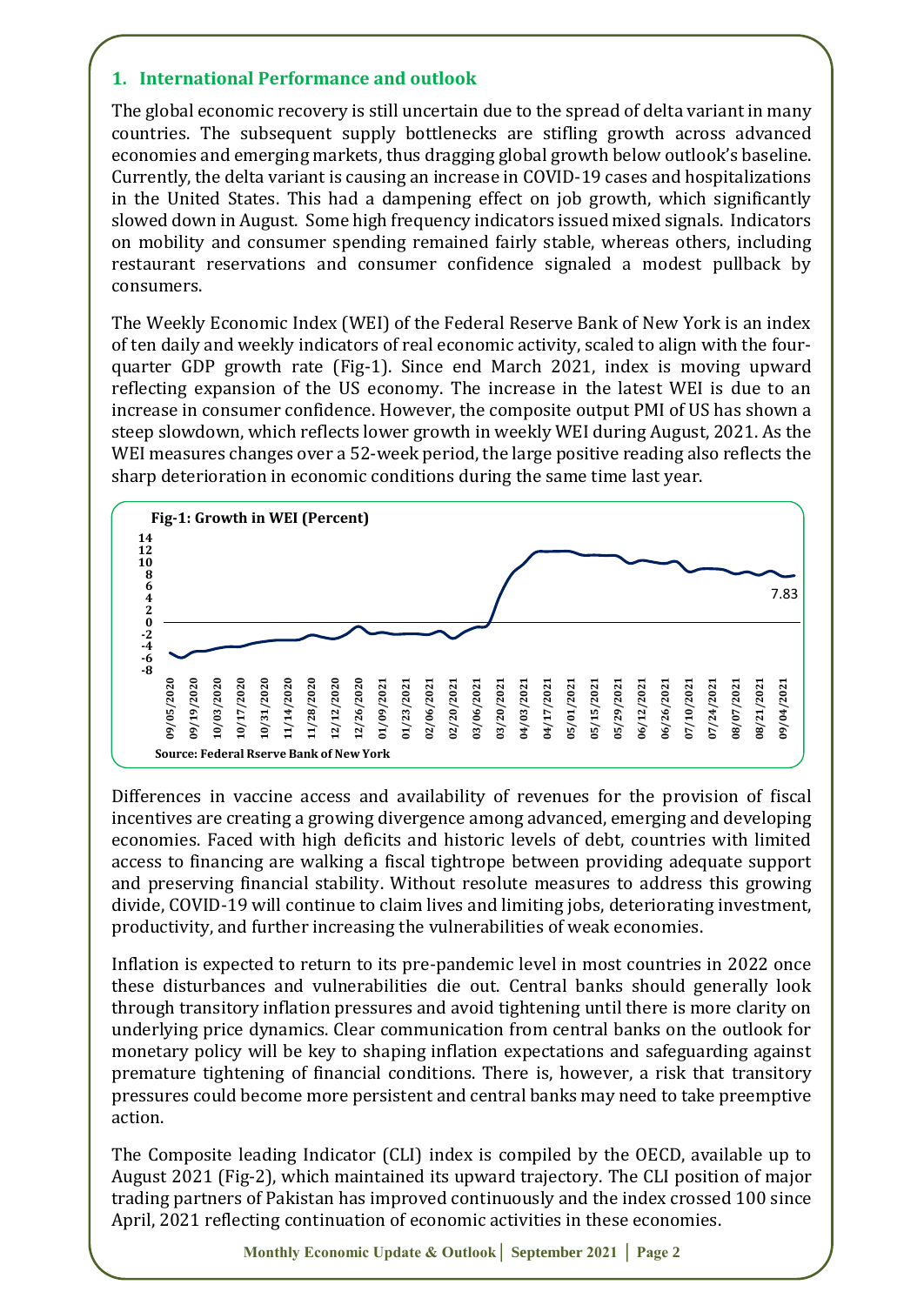

Worldwide, stocks showed some weakness in September 2021. The Chicago Board Options Exchange (CBOE) Volatility Index which is commonly used as a measure of investors' uncertainty settled below 20 since June, 2021. However in September 2021 VIX increased marginally showing uncertainity. Resultantly S&P 500 Index fallen to 4,433 points on 17th September, 2021 showing uncertainity in market sentiments (Fig-3). The higher uncertainty is attributed to concerns related to the risk of monetary tapering, inflation, the health of the job market condition, higher long term interest rates and COVID-19 infections. Also, psychological considerations played a role; September is generally considered to be a negative month for stocks.



The J.P.Morgan Global Manufacturing PMI™ – a composite index produced by J.P.Morgan and IHS Markit plummeted to a six-month low of 54.1 in August-2021 (55.4 in July), as rates of output growth decelerated in several major markets including the US, and Euro Area along with major Asian markets. The global economy expanded for a 14<sup>th</sup> straight month in August, however, the rate of expansion remained slow. Out of the 31 nations for which August data was available, 21 registered PMI readings above the neutral mark of 50.0 compared to ten signaling contraction (below 50.0).

Both manufacturing and service sectors contributed to the easing of growth as COVID-19 cases rose around the world and induced further caution. Impeded by sustained supplyside constraints, global manufacturing growth fell to the lowest in 14 months. Differing vaccination rates also continued to play a part, as seen by the strong correlation between vaccination rates and factory output. Asia noticeably continued to lag behind most western economies in August.

After rising in 9 of the previous 10 months, energy prices decreased by 2.1 percent in August, 2021 (5 percent in July 2021). Non-energy prices fell by 1 percent (-0.2 percent in July 2021). Results were mixed for key subgroups, with agriculture commodities and fertilizers rising 0.6 percent and 3.0 percent, respectively. Metal and minerals dropped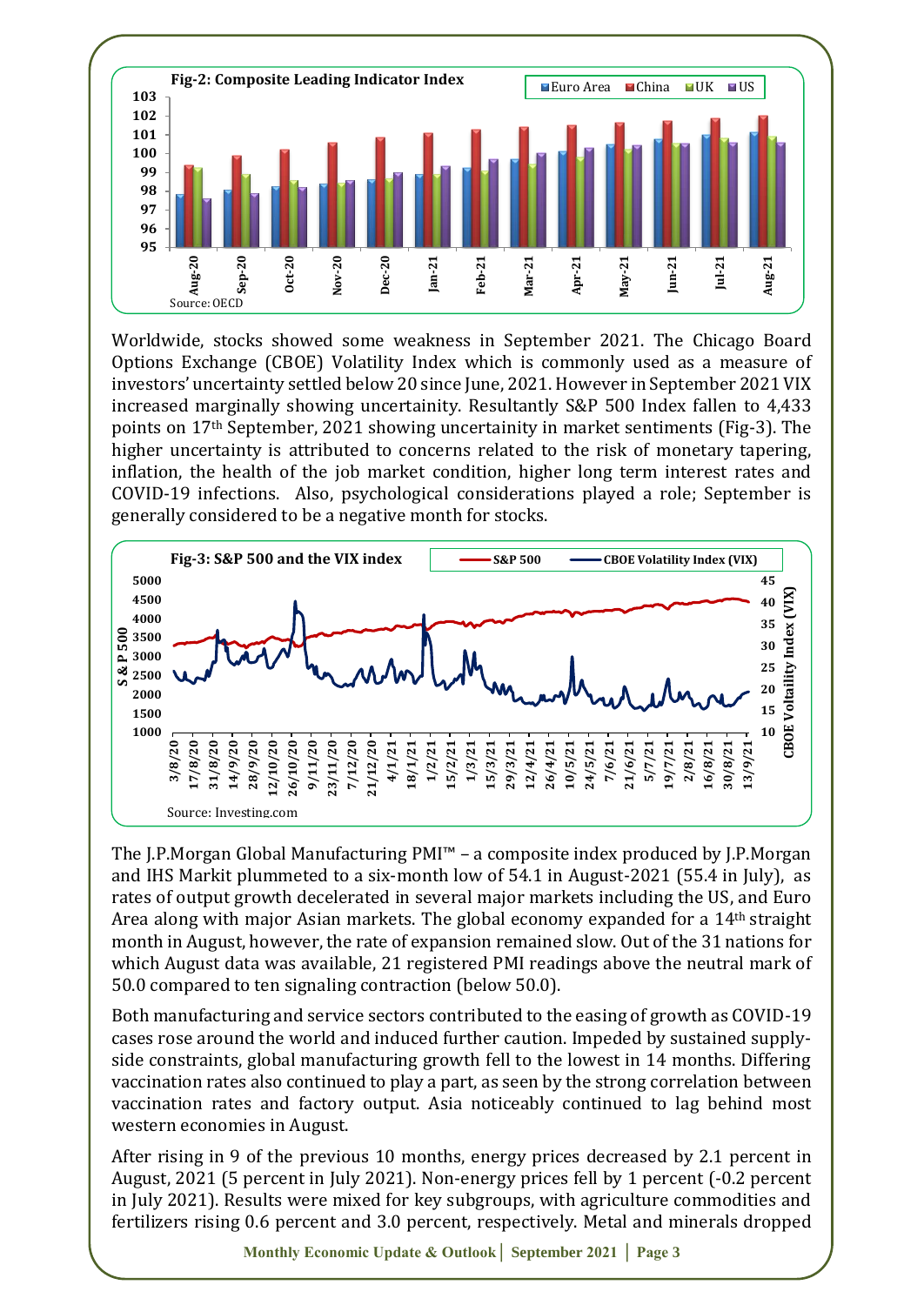4.4 percent and precious metals decreased by 2.3 percent in August 2021.

# **2. Monthly Performance of Pakistan's Economy**

Due to the government's growth oriented policies, Pakistan's economy is set to achieve higher, inclusive and sustainable economic growth in FY2022. However, there are some downside risks to the outlook of Pakistan's economy associated with rising international commodity prices, new variants of virus and geopolitical dynamics especially post August 15 scenario, emerged in Afghanistan.

# **2.1 Real Sector**

# **2.1-a Agriculture**

According to the Cotton Crop Assessment Committee meeting held on 1st September 2021, the overall cotton production is estimated at 8.5 million bales during FY2022 showing an increase of 20 percent compared to 7.1 million bales last year. In Sindh production of cotton is expected to reach 3.5 million bales compared to 1.9 million bales last year. While in Punjab cotton production is estimated to be 4.5 million bales. The better production in cotton crop is expected due to favorable conditions. Sugarcane production may increase during FY2022 mainly due to an increase in cropped area, effective and timely crop management activities.

On agriculture inputs side, the situation remained favorable. According to Pakistan Automotive and Manufacturing Association (PAMA), farm tractors production increased by 38.7 percent to 9,263 in Jul-Aug FY2022 and its sales also witnessed an increase of 18.5 percent to 6,457 compared to the same period last year. Most importantly, agriculture credit disbursement target set at Rs 1,700 billion for FY2022, 13.3 percent more than last year. During July-August, FY 2022, the agriculture credit disbursement increased by 7.5 percent reached to Rs 171.6 billion compared to disbursement of Rs 159.7 billion over the same period last year. The urea off-take during July 2021 was 622 thousand tonnes showing an increase of 8.1 percent over July 2020.

# **2.1-b Manufacturing**

Overall performance of LSM was very encouraging with 15.2 percent growth during FY2021 after a sharp contraction in FY2020. Government's proactive measures in the form of early resumption of economic activities and industrial support packages helped LSM in gaining momentum. In July 2021, LSM witnessed an increase of 2.3 percent against 8.1 percent in July 2020. LSM performance remained sluggish offsetting the base effect as the graph shows a hefty contraction followed by a sharp recovery. The closure of industrial activities during holidays in Eid-ul-Adha and monsoon rains which spread over 15 days also hampered the growth momentum. Meanwhile, some revision in the previous data (FY2021) has also been observed which have caused a low pace in LSM growth during July FY2022.

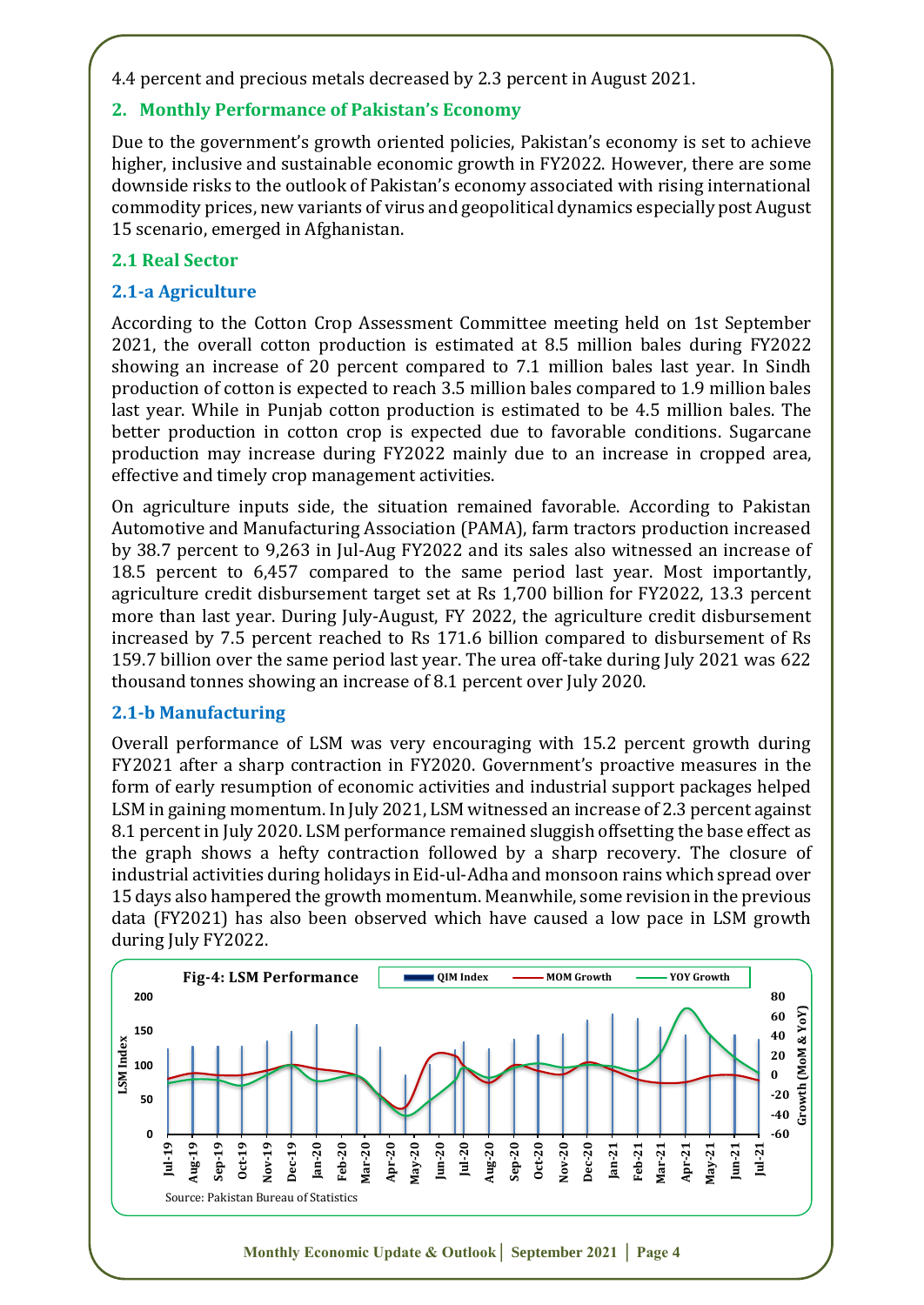In July FY 2022, 11 out of 15 subsectors of LSM have witnessed positive growth. Automobile shows a massive growth of 44.62 percent, Wood Products grew by 24.20 percent, Chemicals by 13.61 percent, Iron & Steel Products by 11.34 percent, and Leather Products by 11.72 percent.

Car production and sale increased by 111.7 percent and 92.8 percent while tractor production and sale increased by 38.7 percent and 18.5 percent respectively. Total Oil sales increased by 22.0 percent to 3.9 mn tonnes in Jul-Aug FY2022 (3.3 mn tonnes last year). In Aug FY2022, total cement dispatches increased by 22.8 percent to 4.3 mn tonnes (3.5 mn tonnes last year).

Based on recent performance and the government's proactive measures, it is expected that the industrial sector will follow an upward trend and achieve growth target.

# **Economic Measures for Industry**

The government is fully committed to promote industrial activities and taking all proactive measures wherever it is necessary to facilitate the industrial sector and its counterparts. Major relief has been given to Automobile industry in Budget 2021-22 by reducing sales tax on 850cc cars from 17 percent to 12.5 percent along with exemption from value-added tax (VAT), Imports of electric vehicles exempted from VAT while the sales tax on locally produced electric vehicles @ 1% instead of 17%.

The minimum annual threshold level of turnover for sales tax imposition on cottage industry is proposed to be increased from Rs 3 million to Rs 10 million. Moreover, PSDP authorization has increased by 250 percent to Rs 393 billion (as on 3rd Sep, 2021). Import of plant, machinery and raw material by Special Technology Zone (STZ) are exempted from sales tax. Ten-year tax exemption is given to Special Technology Zone Authority, Zone Developers and Zone Enterprises. Moreover, tax exemption has been granted on the import of capital goods and dividend income of private funds from investment in special technology zone enterprise. The ten years tax exemption is allowed on income of deep conversion new refineries and BMR projects of existing refineries. The tax liability has been reduced by 25 percent for women entrepreneurs. Industrial support package and construction package announced in the wake of COVID-19 remained continued.

# **2.2 Inflation**

The Consumer Price Index (CPI) is recorded at 8.4 percent during Jul-Aug FY2022 as compared to 8.7 percent last year. Urban CPI recorded at 8.5 percent as against 7.5 percent, while Rural CPI observed at 8.2 percent as compared to 10.7 percent during the same period last. The risks that could raise inflation include higher trend in global commodity prices, especially food and energy items. However, the government is taking all possible measures to control inflationary pressures and provide relief to the masses in order to mitigate the impact of price hike.

The government has decided to immediately reduce vegetable ghee/oil by Rs. 45-50 per kg to Rs. 290 from Rs. 340 and wheat flour to Rs. 55 per kg. Government has decided to increase wheat release price to Rs. 1950 per 40 kg from and flour mills would immediately start providing 20 Kg bag for Rs 1100. Government has further decided that sugar be available across the country at Rs. 89.75 per kg to provide relief to 40-42 percent population.

| <b>International Prices</b>            |                 |                    |                         |                 |                              |  |
|----------------------------------------|-----------------|--------------------|-------------------------|-----------------|------------------------------|--|
| <b>Months</b>                          | Sugar<br>(S/MT) | Palm Oil<br>(S/MT) | Soya bean Oil<br>(S/MT) | Wheat<br>(S/MT) | <b>Crude Oil</b><br>(\$/Brl) |  |
| Aug- $20$                              | 290.0           | 760.0              | 867.0                   | 208.9           | 44.3                         |  |
| Aug- $21$                              | 430.0           | 1136.0             | 1436.0                  | 276.2           | 70.0                         |  |
| % Change                               | 48.3            | 49.5               | 65.6                    | 32.2            | 58.0                         |  |
| <b>Source: Pink sheet (World Bank)</b> |                 |                    |                         |                 |                              |  |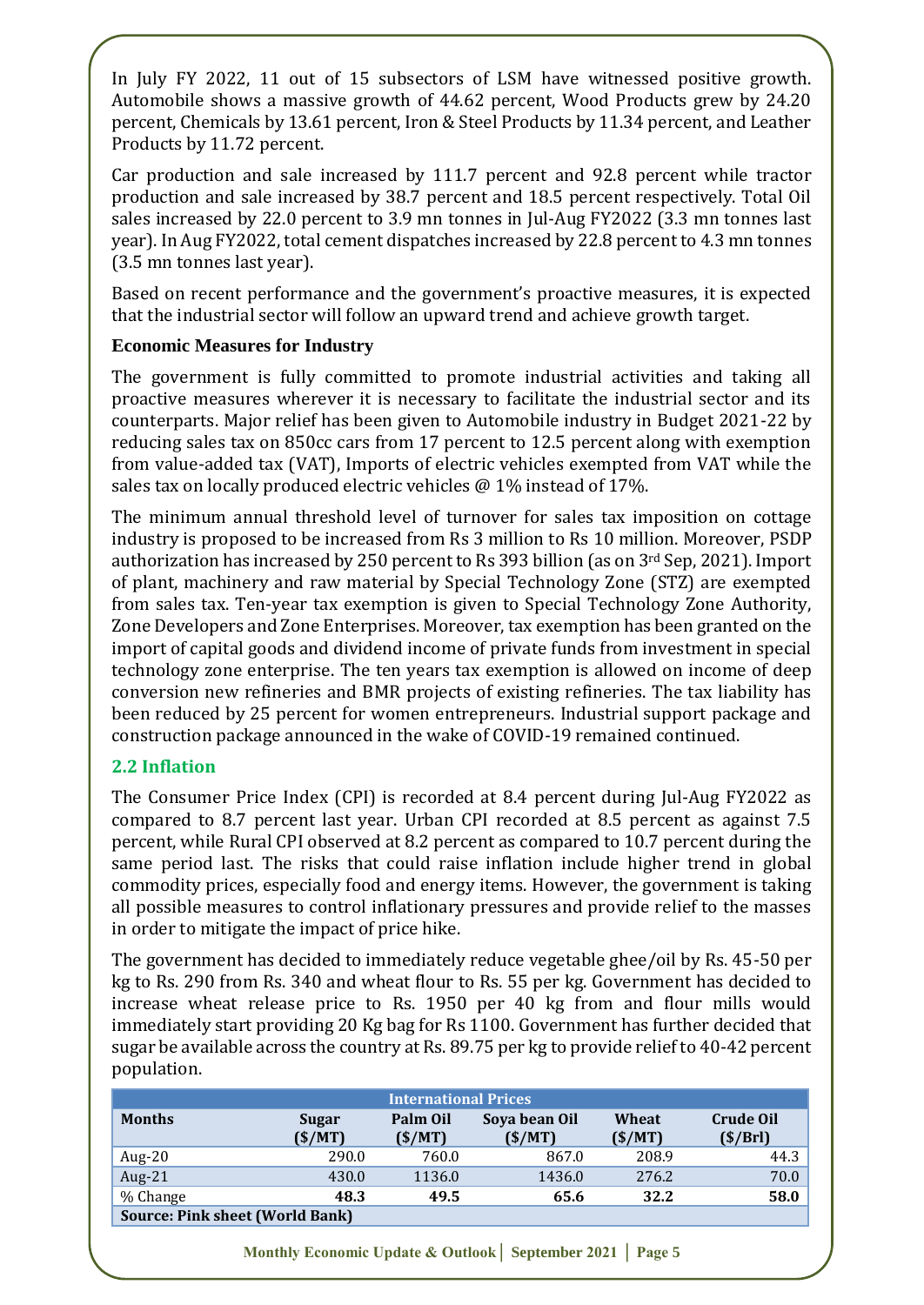|                    | <b>Domestic Prices in Pakistan</b> |                                                |                                           |                                    |                             |                                               |
|--------------------|------------------------------------|------------------------------------------------|-------------------------------------------|------------------------------------|-----------------------------|-----------------------------------------------|
| <b>Months</b>      | Sugar<br><b>Refined</b><br>(Rs/Kg) | <b>Cooking Oil</b><br><b>Dalda</b><br>(Rs/5Kg) | Vegetable<br><b>Ghee Dalda</b><br>(Rs/Kg) | Wheat<br><b>Flour</b><br>(Rs/20Kg) | <b>Petrol</b><br>(Rs/Liter) | <b>Hi-Speed</b><br><b>Diesel</b><br>(Rs/Liter |
| Aug- $20$          | 94.90                              | 1256.77                                        | 244.21                                    | 999.88                             | 104.92                      | 107.49                                        |
| Aug- $21$          | 105.46                             | 1677.22                                        | 330.39                                    | 1134.4                             | 120.76                      | 117.58                                        |
| % Change           | 11.13                              | 33.45                                          | 35.29                                     | 13.45                              | 15.10                       | 9.39                                          |
| <b>Source: PBS</b> |                                    |                                                |                                           |                                    |                             |                                               |

The above comparative analysis suggests that Government of Pakistan sustained pressure to provide relief and full inflationary pressure was not passed on to the domestic consumers proportionately.

# **2.3. Fiscal**

The fiscal deficit in terms of GDP contained at 0.4 percent (Rs 237.8 billion) in July FY2022 against 0.5 percent (Rs 211.6 billion) in the comparable period of last year. While the primary balance remained in surplus and stood at Rs 71.7 billion (0.1 percent of GDP) against Rs 55 billion (0.1 percent of GDP) during the period under review.

In July, FY2022 expenditures under PSDP grew by 72 percent to Rs 25.3 billion against Rs 14.7 billion in the same period of last year.

# **FBR Tax Collection**

During Jul-Aug, FY2022, net provisional collection grew by 42.3 percent, to Rs 857.8 billion against Rs 602.6 billion in the comparable period of last year which is unprecedented.

The provisional net collection surpassed the target of Rs 690.3 billion by Rs 167.5 billion. All the tax components registered a healthy growth. Direct taxes grew by 29.5 percent, sales tax by 52.7 percent and FED 19.3 percent. Similarly, customs duty recorded a growth of 48.9 percent during the period under review as compared to previous year.

For the month of August 2021, provisional tax collection increased by 47.4 percent to Rs 442.3 billion against Rs 300.0 billion last year.



# **2.4. Monetary**

The Monetary Policy Committee (MPC) decided to raise the policy rate by 25 basis points to 7.25 percent, in last Monetary Policy decision announced as on 20th September, 2021.

During the period 1st July-03rd September FY2022, Broad Money (M2) observed contraction of Rs 318.5 billion (negative growth of 1.3 percent) as compared to contraction of Rs 181.3 billion (negative growth of 0.9 percent) during same period last year. The contraction in M2 was observed mainly due to negative Net Domestic Assets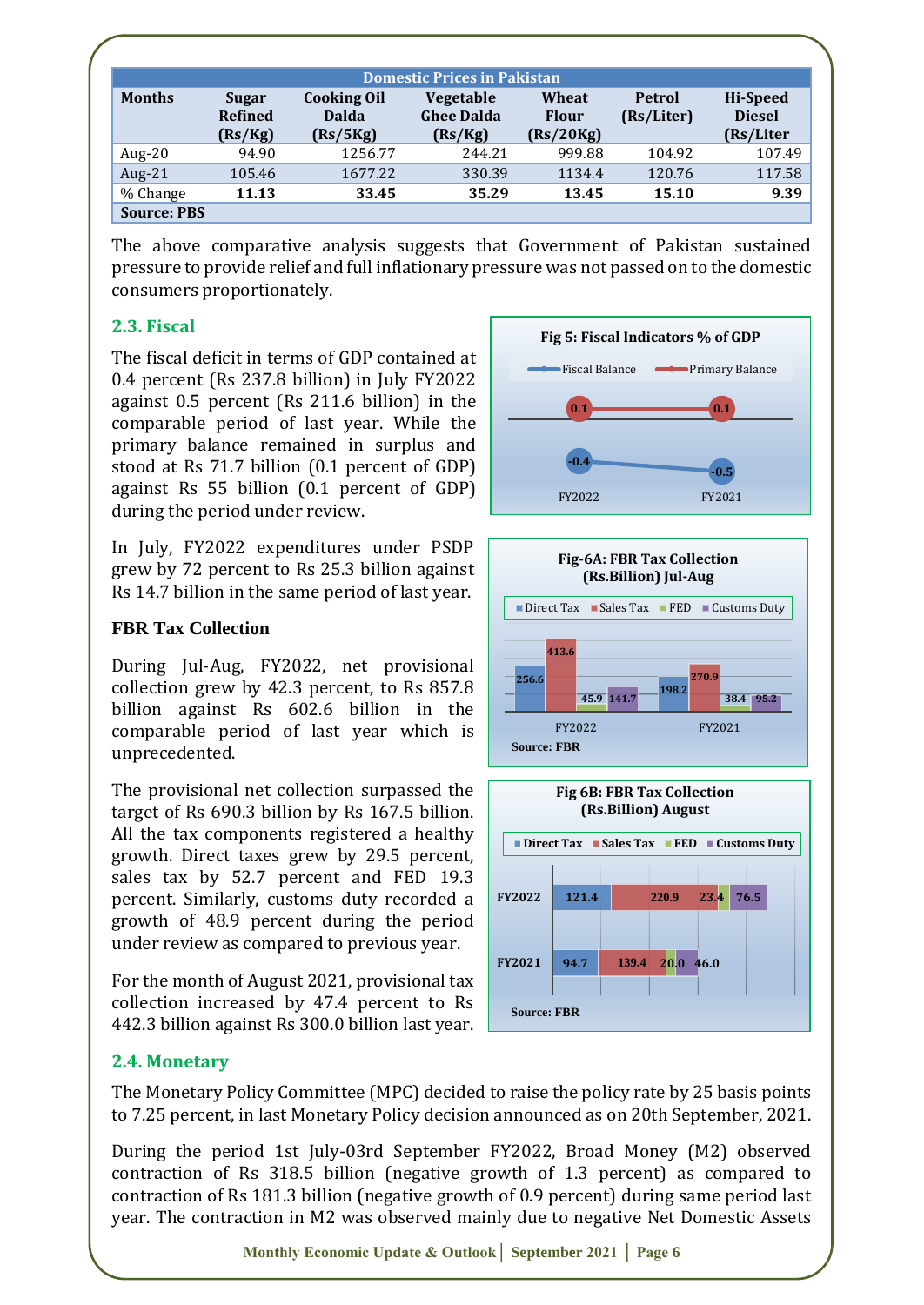(NDA) which were partially offset by positive Net Foreign Assets (NFA) point contribution. NFA point contribution stood at 0.13 percent, witnessed expansion of Rs 30.6 billion against expansion of Rs 343.2 billion last year. Whereas, Net Domestic Assets (NDA) point contribution is negative 1.44 percent (Rs -349.1 billion) against -2.52 percent (Rs -524.5 billion) in last year. The NDA remained negative during the period under review on account of private sector credit (PSC) retirement. The PSC observed retirement of Rs 145.7 billion as compared to retirement of Rs 157.1 billion during same period last year, maintaining the credit cycle behavior. Normally, Jul-Sep is considered to be the retirement period and borrowing period starts from October, as major borrowers in manufacturing sector, textile starts borrowing to purchase raw material in the month of October/November after the arrival of cotton in the market.

However, loans under Long Term Finance Facility (LTFF) concessional rate are continuously increasing, reflecting expansion in economic activity and fixed investment, which confirm well for industrial sector growth in coming months.



# **2.5 External Sector**

The Current Account posted a deficit of \$ 2.3 billion (4.1 percent of GDP) for Jul-Aug FY2022 as against a surplus of \$ 838 million (1.8 percent of GDP) last year. Current account deficit widened due to constantly growing import volume of energy and nonenergy commodities, along with a rising trend in the global prices of oil, COVID-19 vaccines, food, and metals. Exports on fob grew by 35.4 percent during Jul-Aug FY2022 and reached \$ 4.6 billion (\$ 3.4 billion last year).

As per PBS, during Jul-Aug, FY 2022, exports increased by 27.9 percent to \$ 4.6 billion (\$ 3.6 billion last year). The major exported commodities which have grown well during the review period include Knitwear (31.1 percent), Readymade garments (22.6 percent), Bed wear (24.5 percent), Cotton Yarn (68.0 percent), Cotton Cloth (24.7 percent), Chemical & pharma products (67.0 percent), leather manufactured (8.2 percent), Fruits (23.5 percent) and Basmati rice (27.6 percent). The increase in overall exports is contributed by the growth in exports of value-added sectors. The total imports in Jul-Aug, FY2022 increased to \$ 12.2 billion (\$ 6.9 billion last year), thus posted 74.1 percent growth. Main commodities imported were Petroleum products, Palm Oil, Petroleum crude, Iron & Steel, Liquefied Natural gas, Medicinal products, Plastic materials, Textile machinery, Electrical machinery & apparatus, Power generating machinery and Raw cotton. Higher imports of 25<br>
20<br>
15<br>
15<br>  $\frac{3}{2}$ <br>  $\frac{3}{2}$ <br>  $\frac{3}{2}$ <br>  $\frac{3}{2}$ <br>  $\frac{3}{2}$ <br>  $\frac{3}{2}$ <br>  $\frac{3}{2}$ <br>  $\frac{3}{2}$ <br>  $\frac{3}{2}$ <br>  $\frac{3}{2}$ <br>  $\frac{3}{2}$ <br>  $\frac{3}{2}$ <br>  $\frac{3}{2}$ <br>  $\frac{3}{2}$ <br>  $\frac{3}{2}$ <br>
Source: SBP<br>
2.5 External Sector<br>
The Cu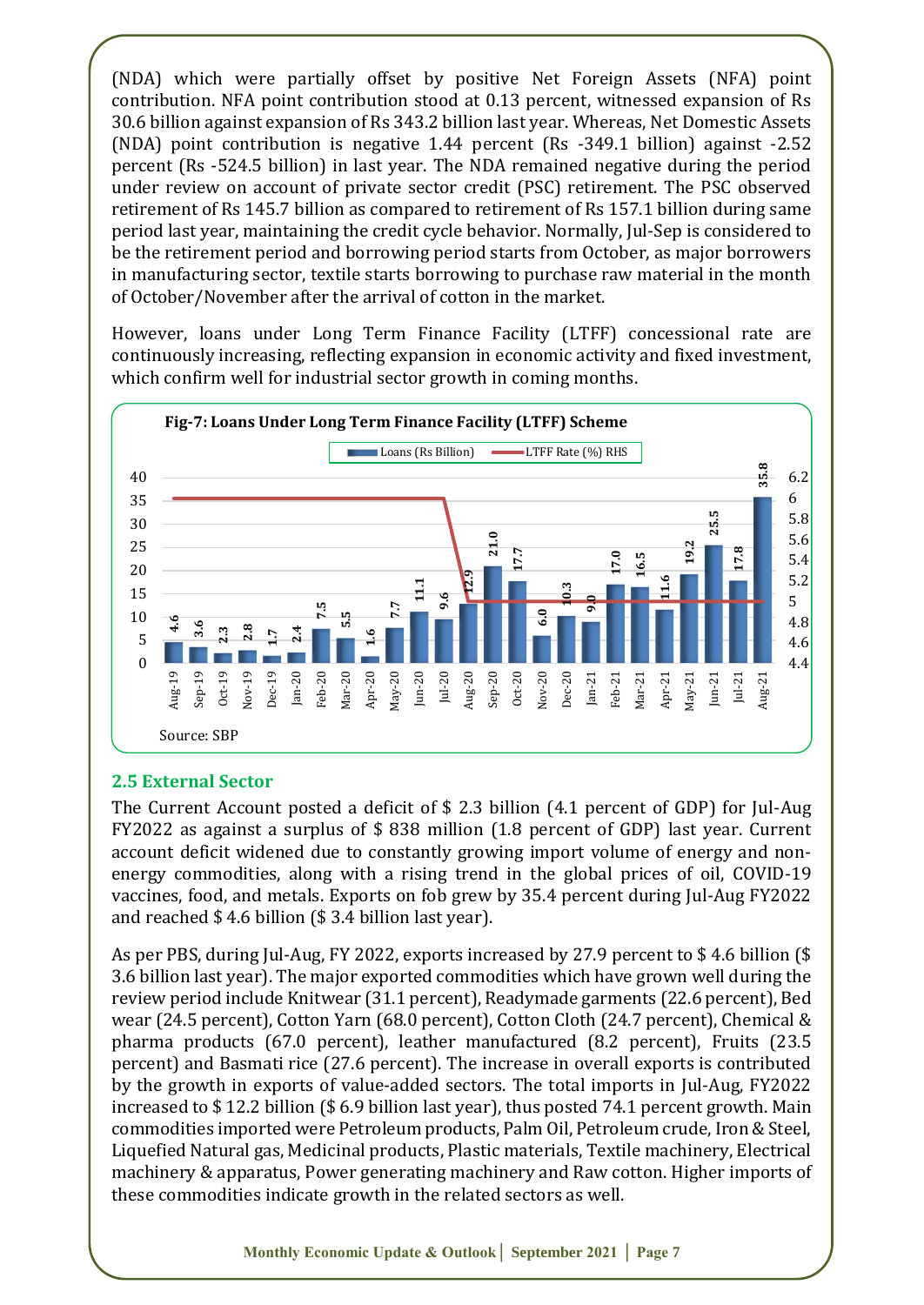# **2.5.1 Foreign Investment**

In Jul-Aug FY2022, total foreign investment registered an inflow of \$ 1,164.9 million while FDI recorded at \$ 203.1 million (\$ 254.8 million last year). On MOM in August 2021 FDI stood at \$113.2 million (\$89.9 million in July 2021) increased by 25.9 percent. FDI received from: China \$ 53.9 million (26.5 percent of total FDI), United States \$ 32.2 million (15.8 percent), Singapore \$ 23.1 million (11.4 percent of total FDI), and Hong Kong \$ 18.6 million (9.2 percent). Power sector attracted highest FDI of \$ 85.8 million (42.3 percent of total FDI), Communication \$ 46.0 million (22.6 percent), financial business \$ 39.1 million (19.3 percent) & Oil & Gas exploration \$ 35.5 million (17.5 percent).

Foreign Private Portfolio Investment has registered a net outflow of \$ 14.7 million during Jul-Aug FY2022. Foreign Public Portfolio Investment recorded a net inflow of \$ 976.5 million**.** In April 2021, Pakistan established a Global Medium-Term Note (MTN) program which will allow Pakistan to tap the market at short notice. Through this program, Pakistan successfully raised \$ 2.5 billion in April and \$ 1.0 billion in July 2021 through a multi-tranche transaction of 5-, 10- and 30-years Eurobonds. The total foreign portfolio investment recorded an inflow of \$961.8 million during Jul-Aug FY2022 as against an outflow of \$ 135.6 million last year.

# **2.5.2 Worker's Remittances**

In Jul-Aug FY2022, workers' remittances reached \$ 5.4 billion (\$ 4.9 billion last year), increased by 10.4 percent. Workers' remittances continued their unprecedented streak of above \$ 2.0 billion for the 15th consecutive month in August 2021. YoY, remittances grew by 26.8 percent to \$ 2.6 billion in August 2021 (\$ 2.1 billion in August 2020). This is a decade high growth rate for the August. Share of remittances (Jul-Aug FY2022) from Saudi Arabia remained 24.9 % (\$ 1335.0 million), U.A.E 19.4 percent (\$ 1042.9 million), U.K 13.9 percent (\$ 745.7 million), USA 11.0 percent (\$ 591.0 million), other GCC countries 10.9% (\$ 583.0 million), EU 11.0 percent (\$ 590 million), Malaysia 0.4 percent (\$ 21.7 million), and other countries 8.5 percent.

# **2.5.3 Foreign Exchange Reserves**

Pakistan's total liquid foreign exchange reserves increased to \$26.4 billion on September, 20 2021 with the SBP's reserves now stood at \$19.5 billion, while commercial banks' reserves remained at \$6.9 billion.

# **2.6 Performance of KSE Index**

The KSE-100 index hovered around 47,000 and closed at 47,420 points on 31st August 2021, gaining 365 points in August, 2021. Similarly, Market capitalization increased by Rs 47 billion in the month and settled at Rs 8,290 billion. The trend of major world indices is depicted in Fig-8:

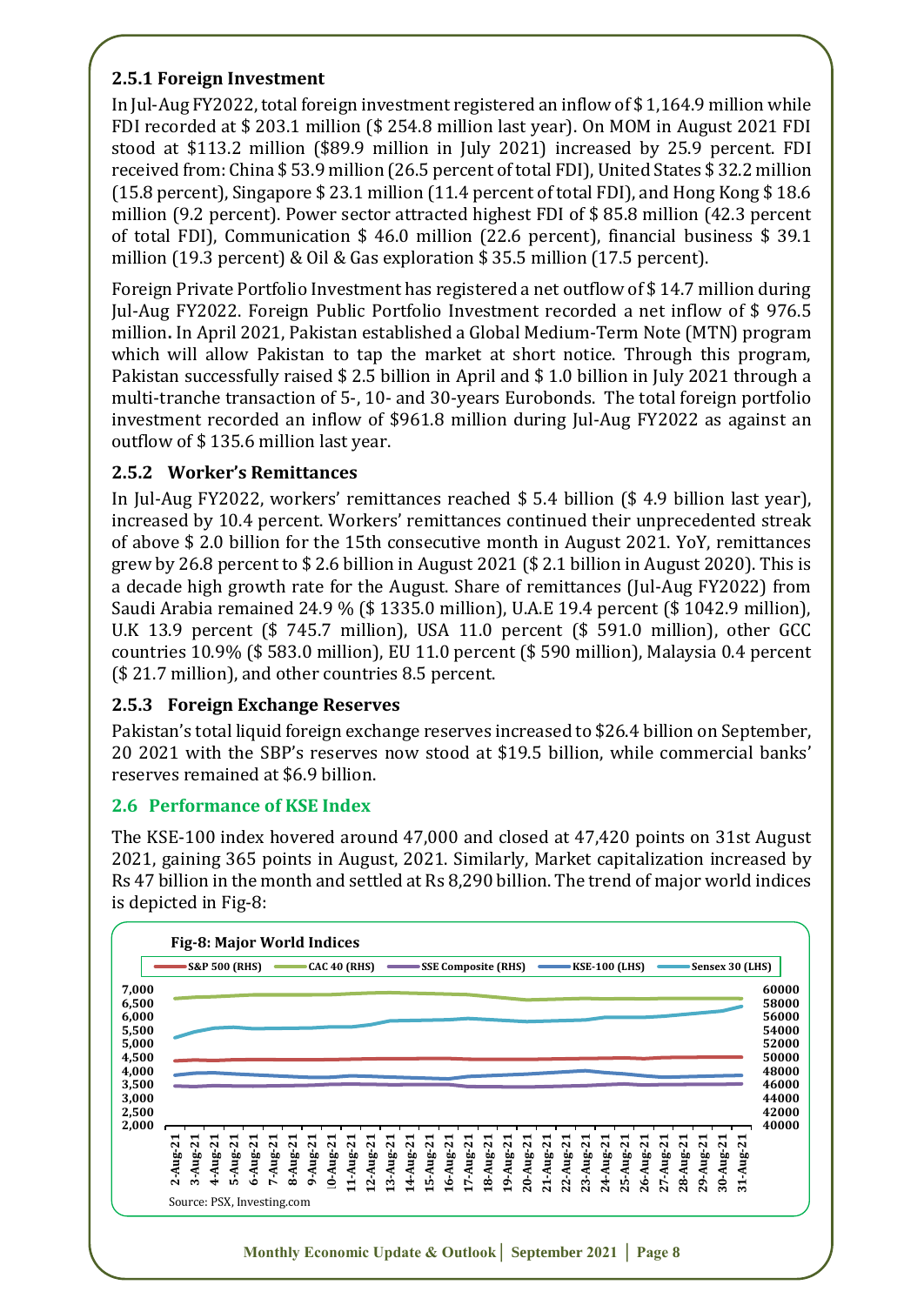# **2.7 Social Sector**

- Ehsaas digital survey, a nationwide assessment of socio-economic and poverty condition of households has been completed and 3.4 million people added to the list of beneficiaries. The number of BISP beneficiaries increased to 8.2 million.
- Under National Poverty Graduation Program, 67,936 livelihood productive assets worth Rs 4,076 million have been transferred to the ultra-poor households till 31st August, 2021, while 5,030 livelihood assets of Rs 301.8 million were distributed during the month of August.
- PPAF through its 24 Partner Organizations has disbursed 39,177 interest free loans amounting to Rs 1.5 billion during the month of August, 2021. From July, 2019 till 31st August, 2021, a total of 1,489,376 interest free loans amounting to Rs 53.13 billion have been disbursed to the borrowers.
- Bureau of Emigration and Overseas Employment (BEOE) has registered 8500 emigrants during August, 2021 for overseas employment in different countries. BEOE paid more than Rs 45 million as death/disability compensation during the month.
- Under Kamyab Jawan Youth Entrepreneurship Scheme the government has disbursed Rs 17,039 million till July, 2021 to the youth for businesses.
- Overseas Employment Corporation signed a Cooperation Agreement with the Ministry of Health (MoH), Kuwait for the supply of medical professionals and 186 medical professionals have been joined their duties in Kuwait during the month of August, 2021.
- As of 24th September 2021, confirmed cases of COVID-19 were 1,234,828 along with 1,146,394 recoveries and 27,482 total deaths.
- Till 24th September 2021, a total number of doses administered is recorded at 76,141,484 while 25,493,964 people are fully and 56,229,457 are partially vaccinated.

# **3. Economic Outlook**

The revival of economic activities all over the world has increased the prices of commodities unprecedentedly, thus, putting inflationary pressure globally. Further, Pakistan is the country in which imports are mostly related to growth oriented Capital goods. The revival of economic activities domestically has surged imports bills mainly due to an increase in Raw Materials for Consumer and Capital Goods especially in last three months. The substantial rise in international commodity prices is the major reason of increase in our import bills, which has put pressure on the Pakistani rupee. Further, changing geo-political situation is also building pressure on domestic production and the money market. The government's pro-growth initiatives, as well as the building of strategic reserves, particularly in the food sector, will help the domestic economy by ensuring adequate supply. Further, measures taken by the government to enhance exports and ongoing workers remittances performance will definitely mitigate associated risks.

# **3.1 Inflation**

Pakistan's inflation rate is mainly driven by the demand factors as well as international commodity prices, exchange rate, seasonal factors and economic agents' expectations concerning the future developments of these indicators. The structural policies of the government to improve the functioning of markets and in particular the food markets playing an important role to ease out inflationary pressures.

In September, MoM inflationary impulses may come from second round effects of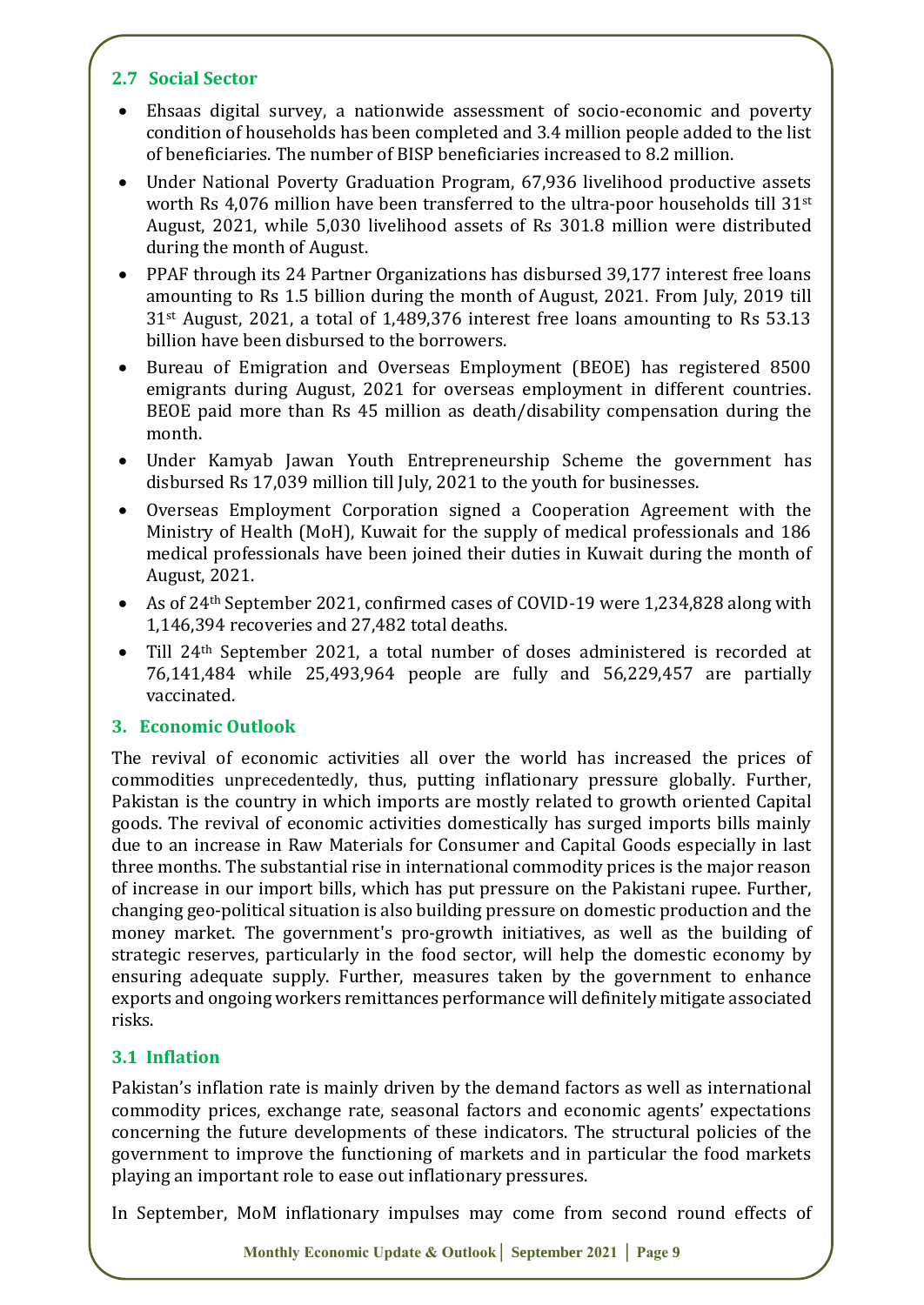previous increases in international commodity prices, currency depreciation and some seasonal factors. On the other hand, Government efforts to temper the pass-through of international commodity prices into domestic retail prices are still in place and being continuously monitored and strengthened. Furthermore, new price impulses in September may have been somewhat compensated by significant base effects. If no new inflationary impulses would have occurred in September as compared to August, YoY inflation may decelerate in September 2021. However, taking into account new price impulses in September and the low base effect, YoY inflation in September is likely to resume its declining trend observed in recent months. Based on current information, the September inflation rate is expected to end up between 7.5 percent to 8.4 percent.

# **3.2 Agriculture**

With available information there is 20 percent increase in cotton production, likewise news about sugarcane production is also encouraging. Agriculture credit disbursement has shown a growth of 7.5 percent during July-August FY2022. Further, other input availability is also satisfactory, thus it is expected in absence of any adverse climate shock, agriculture sector growth will remain as per target of 3.5 percent.

# **3.3 Industrial Activity**

Industrial activity, measured by the LSM index is the sector that is most exposed to external conditions. The Fig-9 compares the cyclical component of LSM with the weighted average Composite Leading Indicators (CLI) of Pakistan's main export markets. The CLI of some individual countries is constructed by the OECD to reflect the deviation of current GDP from its potential level. The cyclical component of Pakistan's LSM output is obtained by extracting the stochastic trend from the seasonally adjusted LSM series. LSM index is published with a time lag of two months, whereas CLI is published with a one-month lag. The LSM cycle is following the cyclical recovery with the main trading partners, but since it is focused on the main industrial sectors and not on total GDP, it is somewhat more volatile than the cyclical component of GDP in Pakistan's main export markets. Both the CLI and LSM's cyclical components stood well above the 100 level, indicating that Pakistan along with its major trading partners, are currently experiencing upward cyclical movements and positive output gaps.

After taking into account the substantial revisions in past LSM data (especially for July and August 2020) as published by PBS in September, the LSM index for July was found close to expectations. For August, it is expected that LSM will roughly stabilize around the level observed in July, but will still show healthy YoY growth.

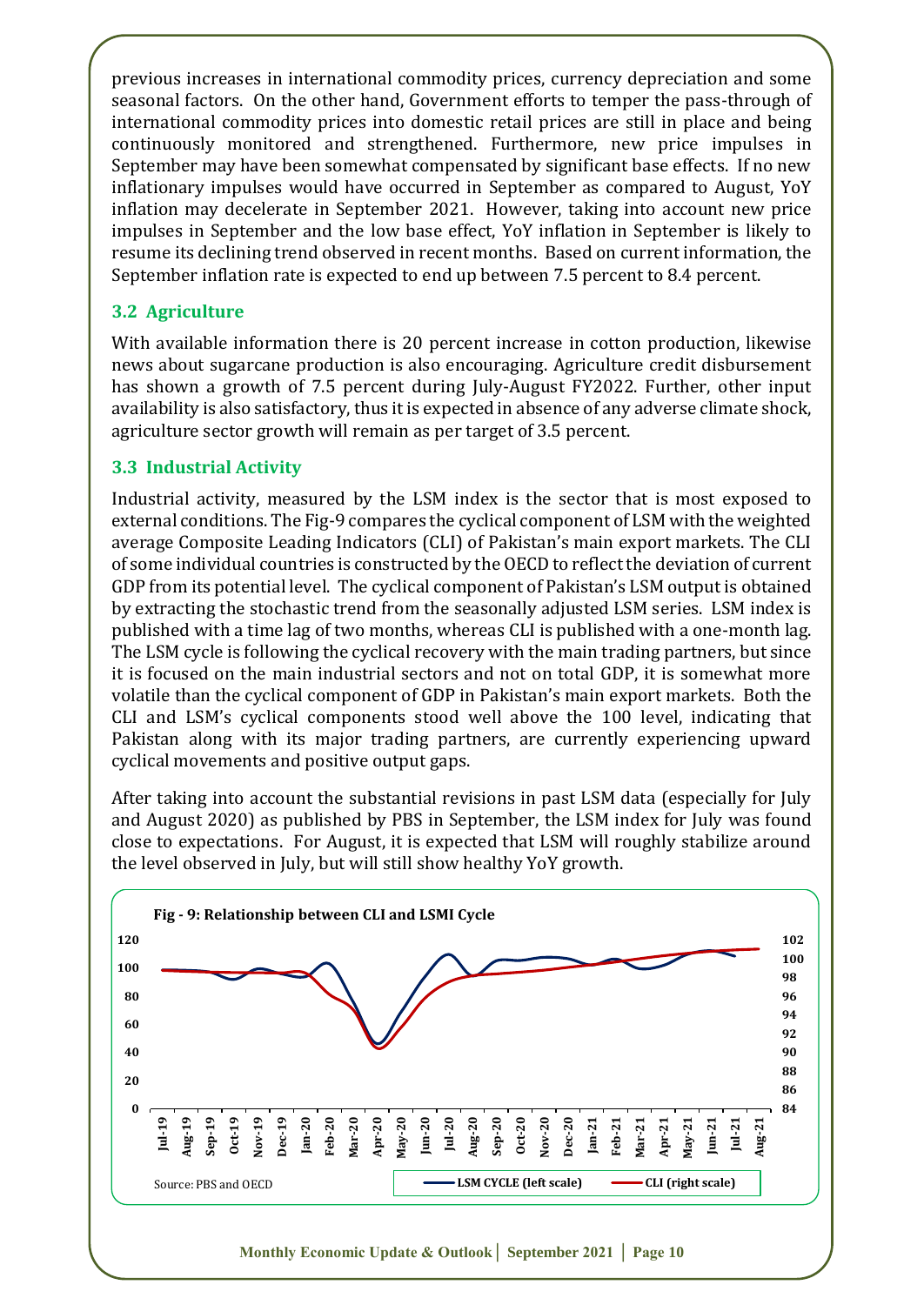# **3.4 Overall Economic Activity**

The Monthly Economic Indicator (MEI) is based on combining monthly data of indicators that are proven to be correlated with GDP at constant prices. Fig-10 presents the MEI on monthly basis since January 2019. It should be noted that some of the data underlying the August MEI is still provisional and may be revised next month.

Since March 2021, the MEI is on a higher level as compared to the previous months. This is based on observed favorable movements in macroeconomic high frequency indicators such as strong growth in LSM (which is known to exert strong multiplier effects in services sectors) and favorable recovery in Pakistan's main trading partners. Therefore, the growth in MEI is expected to remain significant, reflecting low base effects and continuation of the dynamism in domestic value-added creation.



# **3.5 External**

According to BOP data, imports of goods and services increased in June 2021 and came back to more normal levels in July, but spiked again in August. The recent increase in international oil prices, imports of food products and especially the ongoing revival of economic growth have stimulated imports.

Nevertheless, the August number for imports of goods and services was higher than expected. Consequently, the M-o-M fluctuations of imports (and also exports) are extremely volatile. In fact, the observed August imports number still falls within the 95 percent forecast probability margin. It will be important to observe whether this will continue to be the case in the months ahead. Otherwise, structural changes or special events away from the normal driving forces of imports may be at play. Given the continuing pace of economic recovery and the observed dynamism of recently observed import activity, imports of goods and services for the coming month are expected to decline from the August level.

Exports of goods and services in August 2021 according to BOP data, were not far behind the expected \$ 3 billion mark. For next month, the ongoing strong recovery in Pakistan's main export markets, the momentum in domestic economic dynamism and specific Government policies to stimulate exports are expected to get exports of goods and services above the \$ 3 billion level and more in the subsequent months.

These expected developments would reduce the balance on trade in goods and services around \$ 3 billion in September 2021, as well as in the coming months. If remittances were to stabilize approximately \$ 2.5 billion and taking into account the other secondary and primary income flows, the current account would remain in deficit but in manageable range.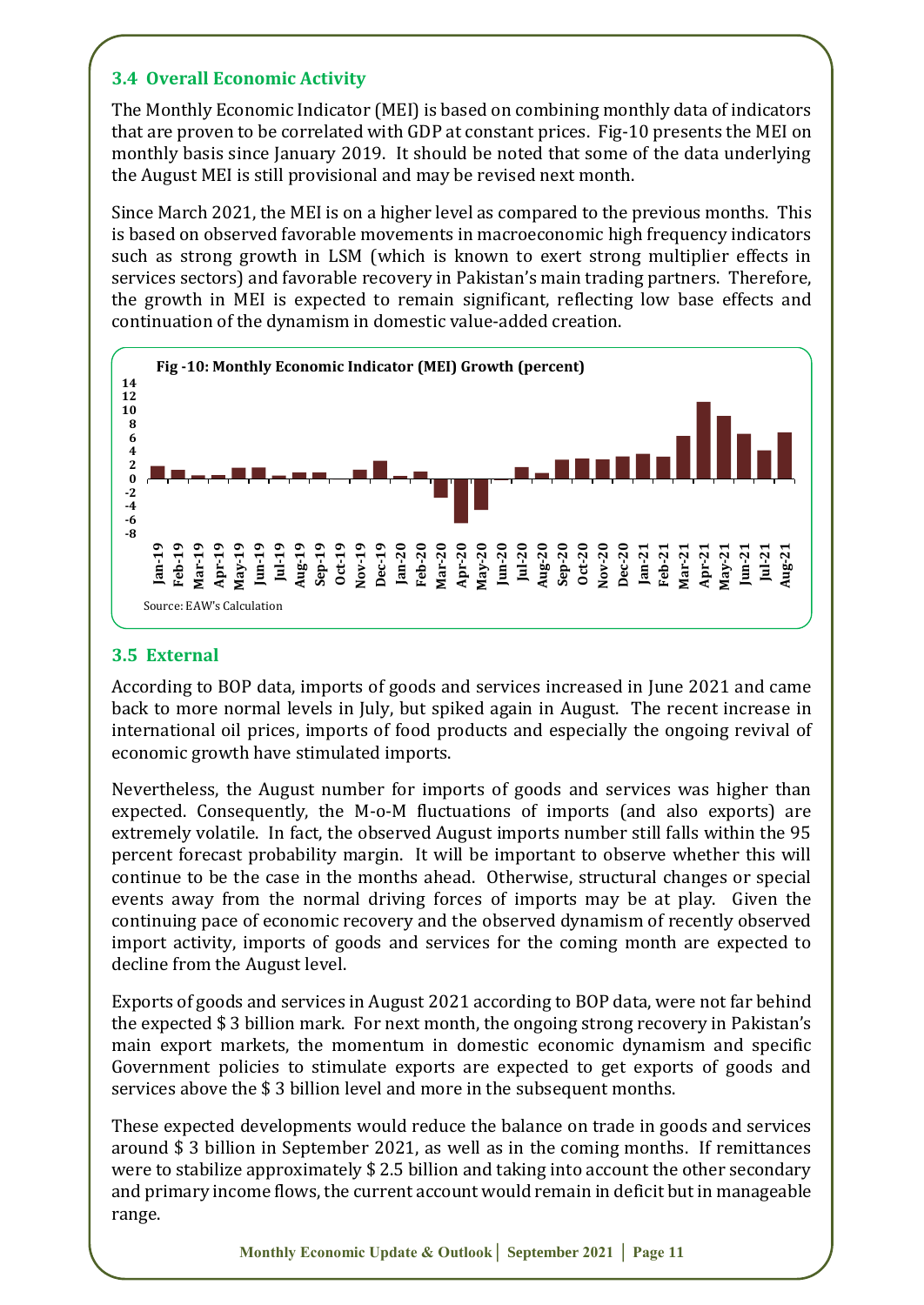These expectations depend on the absence of unexpected negative shocks. These may be generated by the potential slowdown of the economic revival abroad (due to loss of confidence, inflation fears, fears for tapering of monetary accommodation and geopolitical risks) and by an unexpected continued surge in imports. An international and domestic upsurge in COVID-19 infections remains an important risk factor as well.

# **3.6 Fiscal**

The government's efforts at fiscal consolidation, prudent expenditure management since FY2019 had a strong carry-over impact in FY2021. It is likely to continue in the current fiscal year. In the current budget, the government significantly increased development spending with a view to give a further boost to economic growth. For this purpose, various initiatives in almost all the sectors have been introduced. Similarly, the government is dealing with the 4th wave of pandemic through effective containment measures so that economic activities may not be disrupted. Moreover, the government is accelerating vaccine procurement so that a large number of people can be protected against the COVID-19 virus. Therefore, with higher development and COVID-19 related spending, overall expenditures may likely to come under pressure.

On revenue side, FBR tax collection grew by 47.4 percent to Rs 442.3 billion in the month of August, FY2022 against Rs 300.0 billion in the comparable period of FY2021. Tax collection has surpassed the target by Rs 94 billion set for the month of August. FBR tax collection continues to be strong, showing that domestic economic activity is on the upswing. In addition, efforts to boost tax collection are yielding results. It is expected that FBR tax collection would achieve its target.

#### **4. Way Forward**

Pakistan's economy is currently on a higher growth path. For long term enhancement and sustainability of economic growth, it is important that it is driven by the expansion of domestic production. Value-added creation generates income that can be spent on consumption and investment. Attaining sustainable higher growth path requires a much larger proportion of the value added to be directed towards gross fixed capital formation, instead of consumption. This can be managed by appropriate long term structural policies, which are being implemented by the Government.

In the short term, sustainability of the current growth requires that the trade deficit remains manageable. In this regard, import dynamics are being closely monitored. Exports can benefit from the current domestic and foreign economic dynamism. It is mentionable that inflation in some of Pakistan's main export markets is rising significantly. However, domestic inflation is expected to decline. Maintaining REER at current level, the need for depreciation of the Rupee exchange rate is reduced significantly. The government policies for export promotion will also anchor for providing external sector stability.

**\_\_\_\_\_\_\_\_\_\_\_\_\_\_\_\_\_\_\_\_\_\_\_\_\_\_\_\_\_\_\_\_\_\_**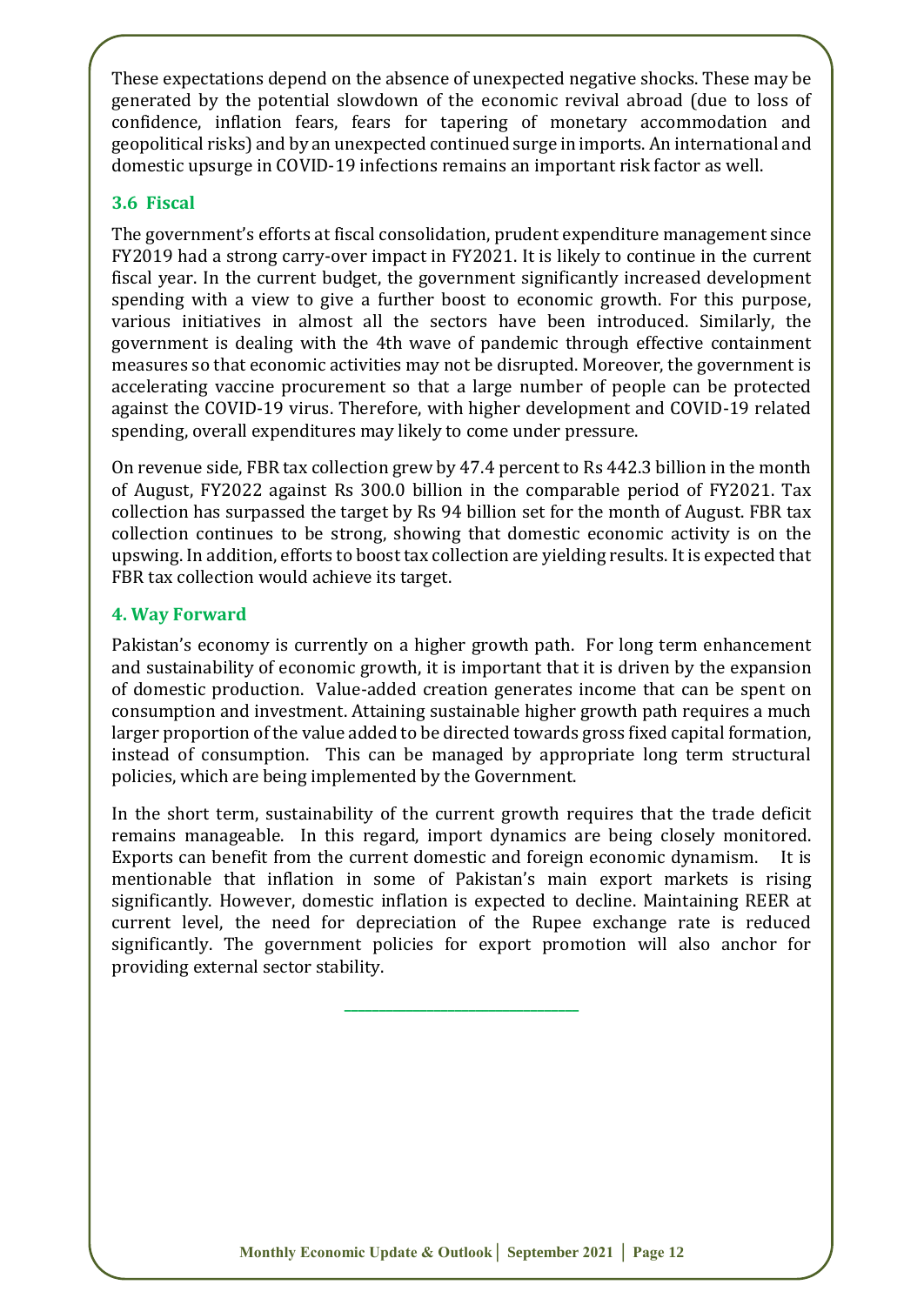| $(24-09-2021)$                                                                     |                                                             |                                                             |                   |  |  |
|------------------------------------------------------------------------------------|-------------------------------------------------------------|-------------------------------------------------------------|-------------------|--|--|
|                                                                                    | 2020-21                                                     | 2021-22                                                     | percent           |  |  |
|                                                                                    | $($ Jul-Aug $)$<br><b>External Sector</b>                   | (Jul-Aug)                                                   | <b>Change</b>     |  |  |
| <b>Remittances</b> (\$ billion)                                                    | 4.9                                                         | 5.4                                                         | 110.4             |  |  |
| <b>Exports FOB</b> (\$ billion)                                                    | 3.4                                                         | 4.6                                                         | 135.4             |  |  |
| <b>Imports FOB</b> (\$ billion)                                                    | 6.8                                                         | 11.4                                                        | 167.8             |  |  |
| <b>Current Account Deficit</b><br>(\$ billion)                                     | $-0.8$                                                      | 2.3                                                         | ↑                 |  |  |
| <b>Current Account</b><br><b>Deficit</b> (percent of GDP)                          | $-1.8$                                                      | 4.1                                                         | ↑                 |  |  |
| FDI (\$ million)                                                                   | 254.8                                                       | 203.1                                                       | $\downarrow$ 20.3 |  |  |
| <b>Portfolio Investment-Public</b><br>$($$ million $)$                             | $-59.3$                                                     | 976.5                                                       | $\uparrow$        |  |  |
| <b>Total Foreign Investment</b><br>$($$ million $)$<br>(FDI &Portfolio Investment) | 119.2                                                       | 1,164.9                                                     | ↑                 |  |  |
| <b>Forex Reserves</b> (\$ billion)                                                 | 19.906<br>(SBP: 12.704)<br>(Banks: 7.202)<br>$(On 21st$ Sep | 26.323<br>(SBP: 19.474)<br>(Banks: 6.849)<br>$(On 21st$ Sep |                   |  |  |
| <b>Exchange rate (PKR/US\$)</b>                                                    | 2020)<br>166.30<br>$(On 21st$ Sep<br>2020)                  | 2021)<br>168.52<br>$(On 21st$ Sep<br>2021)                  |                   |  |  |
| <b>Source: SBP</b>                                                                 |                                                             |                                                             |                   |  |  |

| 2020-21<br>(July) | 2021-22<br>(July) | percent<br><b>Change</b>                                               |
|-------------------|-------------------|------------------------------------------------------------------------|
|                   |                   | (Rs Billion)                                                           |
| 602.3             | 857.8             | 142.3                                                                  |
| 77.7              | 46.9              | 139.6                                                                  |
| 112.0             | 392.7             | 1250                                                                   |
| 211.6             | 237.8             | ↑                                                                      |
| 55.1              | 71.7              | ↑                                                                      |
|                   |                   |                                                                        |
|                   |                   | $(1st$ Jul to 4 <sup>th</sup> Sep) $(1st$ Jul to 03 <sup>rd</sup> Sep) |